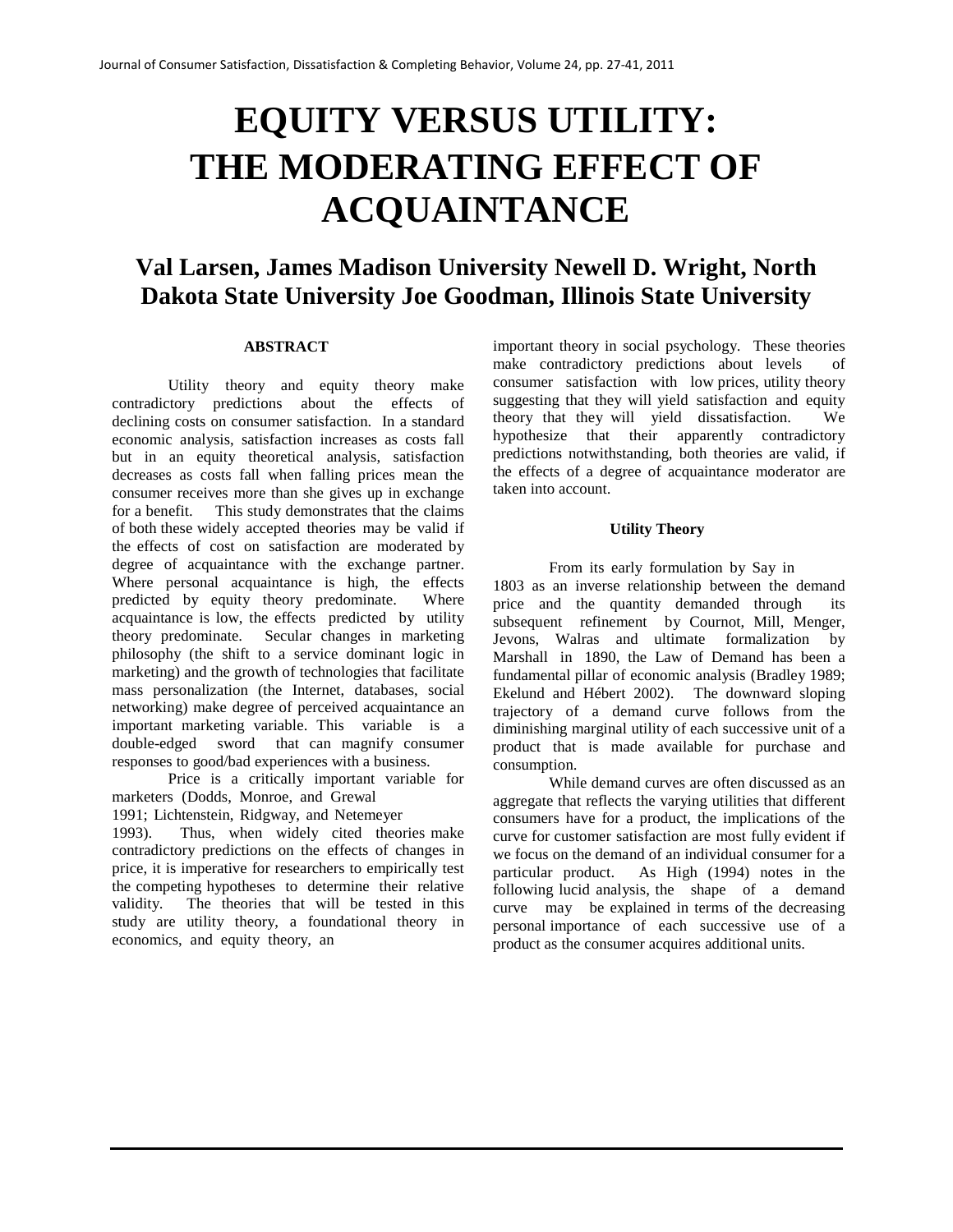The consumer has a set of ends, denoted abstractly by the ordered set  $\{e_1, e_2,$  $e_3, \ldots, e_n$ , that can be attained only with the use of economic goods. If the consumer has only one unit of a good,  $x_1$ , she will use it to attain her most important end, which we designate as  $e_1$ . If she has a second unit,  $x_2$ , she will use it to attain her next most important end, e<sub>2</sub>, and so on. The marginal utility of x is the importance that the consumer places on a unit of x. This importance is imputed to the good from the least-valuable end attained. For example, if the consumer has three units of x, the marginal utility is the importance the consumer attaches to  $e_3$  because that is the end she would forego were she to lose a unit of x. (p. 89)

Each unit of the product from  $x_1$  to  $x_n$ will have an associated and progressively lower reservation price that is a monetary measure of the maximum utility or satisfaction the consumer expects to receive from purchasing that unit of the product. Thus, the demand curve for a given product is a downward-sloping series of reservation prices for successively less personally valuable additional units of the product. The amount a consumer is willing to pay for each successive unit falls because the expected satisfaction from consuming that unit is lower than for previously acquired units.

But fortunately for the consumer, the market price for all units purchased is typically set by the marginal value of the last, least-valued unit purchased. Thus, the buyer enjoys a consumer surplus, which can be defined as the difference between the reservation price she would have been willing to pay for the first, most valuable units, and the lower actual price that she is asked to pay for those first units of the product. The lower the asking price, the greater will be the consumer surplus.

With a preference index, a tool used by economists from the 1930s on to measure the relative utility of alternative proffers (Ekelund and Hébert 2002), it is easy to demonstrate that the ordinary rational utility

**28** *Effects of Declining Costs on Satisfaction*

maximizer will prefer to pay a lower rather than a higher price for a product, e.g., a particular make and model of an HDTV. Offered the choice of the HDTV or the HDTV and \$500, the rational consumer prefers the latter because it permits her to purchase an additional \$500 worth of satisfying goods or services in addition to the HDTV. We stipulate in our study that the make and model of the HDTV does not change with the addition/subtraction of the \$500 of cost to rule out the effects of a price/quality association that might lead the consumer to prefer the more expensive HDTV (Amaldoss and Jain 2005; Erickson and Johansson 1985).

The large marketing literature on reference prices also generally supports the common sense claim that, other things being equal, consumers prefer lower prices over higher ones. While in certain respects consumers get a fair deal when they pay their reservation price for a product and a good deal when they pay any value less than their reservation price and, therefore, receive a consumer surplus, research has demonstrated that most consumers base judgments on whether they got a good or bad deal on degree of deviation from a reference price that is typically their estimate of the market value of the product (Lowengart 2002). When the price paid is less than the expected reference price, consumers receive positive transaction value that adds to their satisfaction with the purchase. When they must pay more than the reference price, negative transaction value subtracts from their overall satisfaction with the purchase (Thaler 1985).

The preference for deviations from the reference price on the low side is limited by a boundary condition. If the deviation is extreme, consumers may refuse a proffer not because they dislike the low price per se but because they become suspicious that something must be wrong with a product that is priced so far below the expected market price (Monroe 1990; Monroe and Venkatesan 1969; Sherif and Hovland 1961). In this study, responses to prices below the reference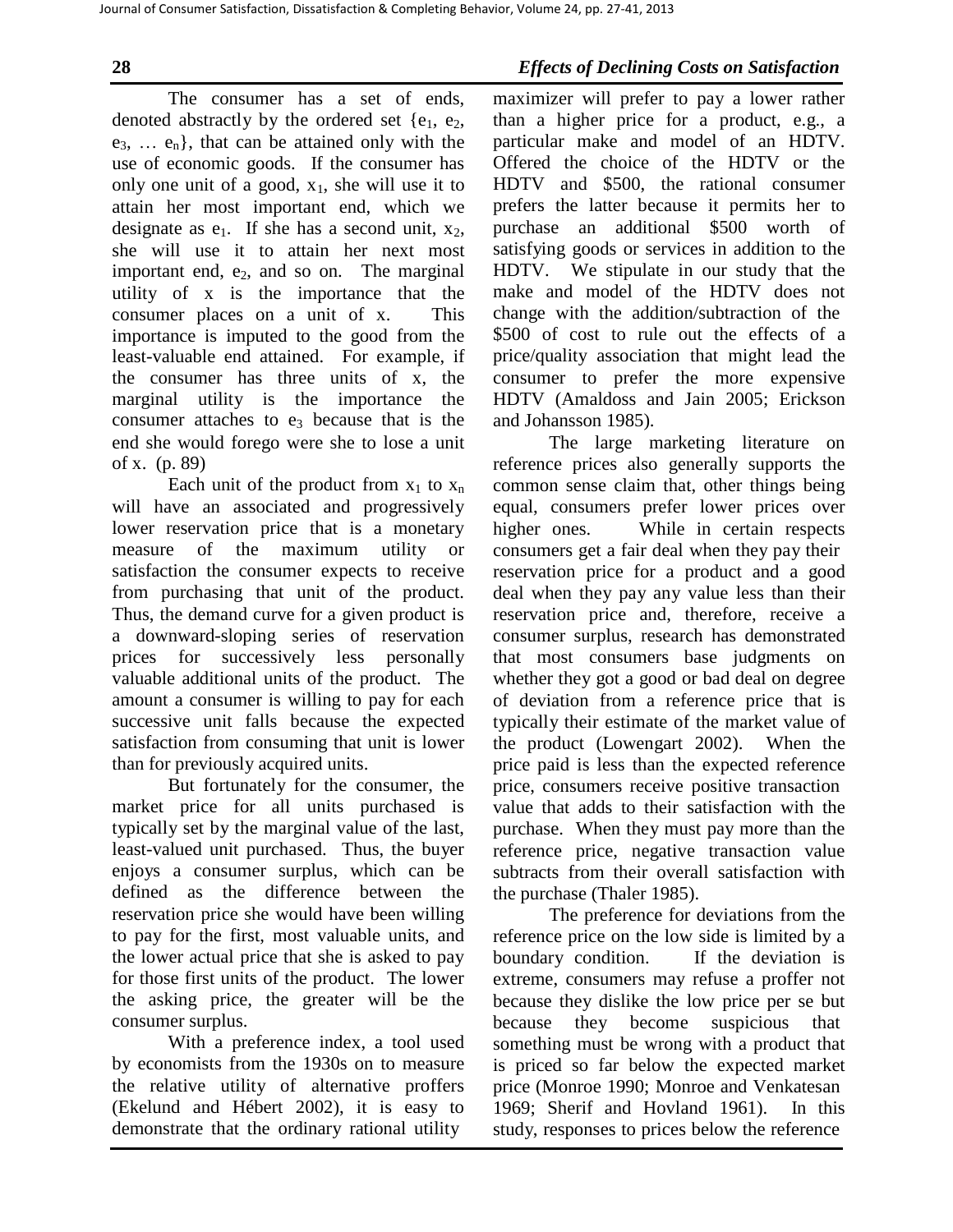price are positive, so it is clear that the deviation does not fall into the social judgment theorist's latitude of rejection.

In summary, the preference, other things being equal, for lower prices over higher prices is a fundamental premise of the Law of Demand and the utility theory that undergirds neoclassical economics. Our focus, in this study, is on decision utility (the consumer's *ex ante* satisfaction with a transaction at the time of purchase) rather than on experienced utility (the consumer's *ex post* satisfaction with the product based on their experience using it) (Lévy-Garboua and Montmarquette 2007; Kahneman et al. 1997).

# **Equity Theory**

Of much more recent vintage is equity theory (Adams 1965). Equity theory suggests that the determinant of satisfaction with an exchange is the equitableness of the transaction. Under most formulations of this theory, exchange partners are held to be maximally satisfied when the ratio of outcomes to inputs is equal for the two exchange partners. When an exchange partner gets more than she gives up (positive inequity) or gives up more than she gets (negative inequity), she is expected to be less satisfied with a transaction than if the ratio of outcomes to inputs is the same for the two exchange partners (Adams 1965; Adams and Freedman 1976).

Equity theory has been widely cited in the marketing (Boote 1998; Van Raaij and Pruyn 1999; Wangenheim and Bayón 2007; Xia, Monroe, and Cox 2004) and management (Greenberg, 1990; Taris, Kalimo, and Schaufeli 2002) literatures. In marketing where the main focus is current and potential customers, Homburg, Hoyer, and Stock (2007, p. 464) note that "there is ample evidence supporting the general proposition that equity drives satisfaction." In their study, 69 percent of the variance in customer satisfaction was explained by equity perceptions. Likewise in management where

the focus is employees, it is clear that equity perceptions determine job satisfaction. For example, Dittrich and Carrell (1979) found that 58 percent of job satisfaction variance could be explained by equity perceptions, and Perry (1993) found that workers who were paid more or less than the norm experienced greater psychological stress than those who received normal pay. Arnold and Spell (2006) likewise found that employees experienced dissatisfaction when they received more compensation from their employer than was normal for someone contributing at their level. And in a study that examined equity perceptions of both employees and customers, Maxham and Netemeyer (2003) found that employee perceptions of job equity explained about a third of the variance in the equity perceptions of customers served by the employees. Customer equity perceptions, in turn, explained more than a third of the variance in measures of customer satisfaction. Thus, there is ample evidence that equity affects satisfaction, with positive and negative inequity both producing lower levels of satisfaction than is typical where exchanges are equitable.

# **Contradictory Implications**

As Figure 1 indicates, the satisfaction implications of utility theory and equity theory are contradictory. Satisfaction is optimized in a utility theory analysis when prices are low, e.g., when the money one gives up to acquire a product has far less utility than the acquired product has. As the price for any given product falls, the consumer surplus and associated satisfaction increase (High 1994). Likewise, in Thaler's (1985) mental accounting, the more the price declines relative to the reference price (generally formulated as the perceived fair market price [Lowengart 2002]), the greater will be the positive transaction value or satisfaction the consumer experiences from getting a good deal. When, on the other hand,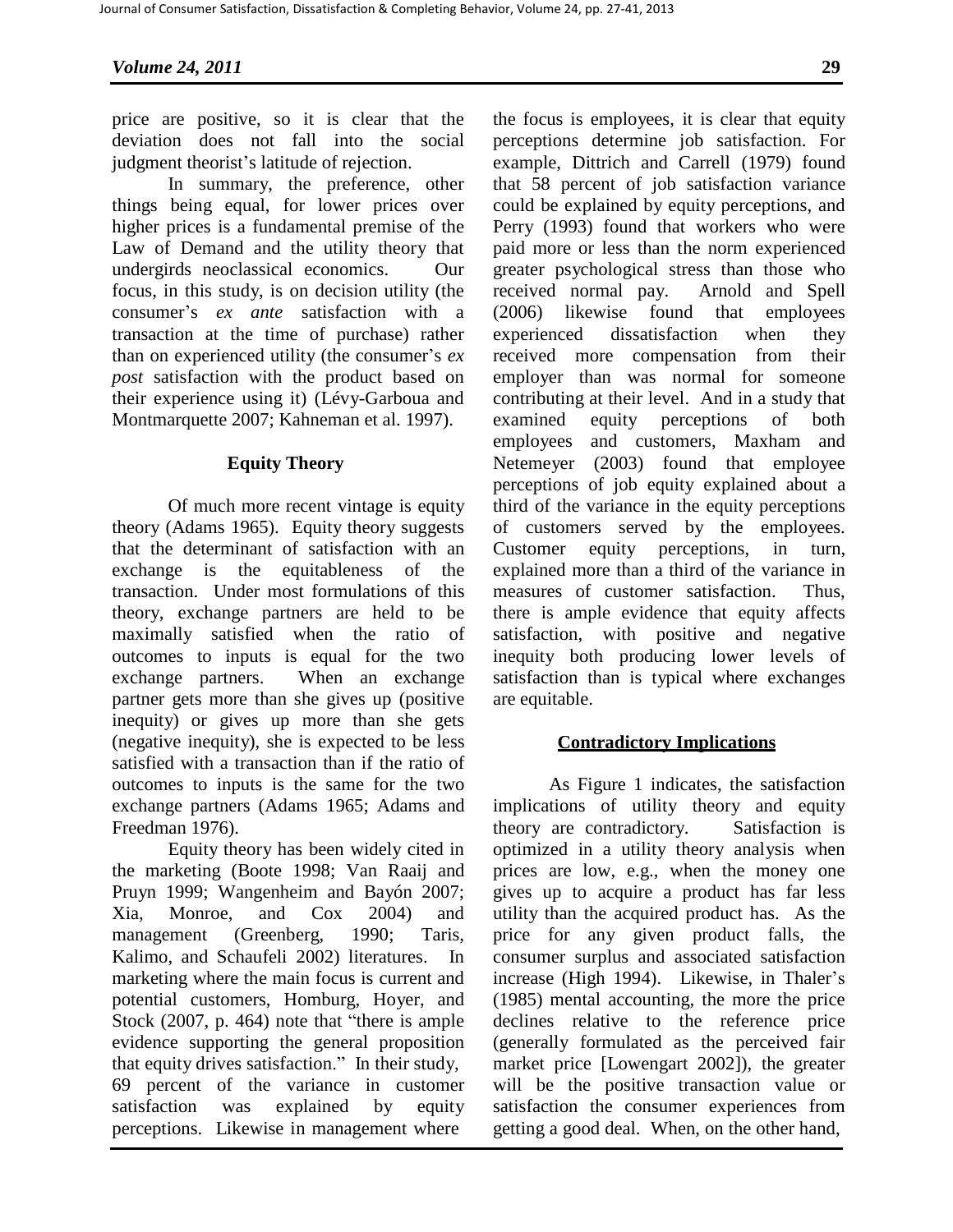# **30** *Effects of Declining Costs on Satisfaction*

consumers face a high price and pay more than the perceived fair market price, they should experience low satisfaction because in

this bad deal they must give more than they expect to give to acquire the product.



With respect to prices above the equitable or normal market price, utility theory and equity theory agree that satisfaction will be low. But the point of optimum satisfaction differs in the two theories. In utility theory satisfaction is optimized at a low price. In equity theory satisfaction is optimized at the perceived fair market price where the exchange is equitable. In an equity analysis satisfaction is expected to fall when the price is below the fair market price, such that the buyer gets a good and the seller a poor deal. Though the buyer is paying less for a benefit, she is expected to be unsatisfied because she is getting more than her due from the exchange. In short, equity theory predicts optimal customer satisfaction at the fair market price while utility theory predicts optimal satisfaction at a low price.

# **Acquaintance Moderator**

Since the contradictory effects predicted by utility theory and by equity theory have both been observed in experimental studies (e.g. Scheer, Kumar, and

Steenkamp 2003; Perry 1993; Thaler 1985), it seems likely that, within some moderating set of boundary conditions, both theories are valid. We contend that the effects of price on satisfaction are moderated by the buyer's degree of acquaintance with the seller. Degree of acquaintance is an important social fact that catalyzes fundamentally distinct social dynamics. The importance of this relationship variable is explained by a classic distinction in sociology—the distinction Tönnies (1987/1988) makes between *Gemeinschaft* (community) and *Gesellschaft*  (society) and the related distinction that Durkheim (1949) makes between mechanical and organic solidarity.

The prototypical example of Gemeinschaft is the family but other relatively intimate and personal associations e.g., a club, church, or circle of friends--also tend to be gemeinschaftlich. This mode of social relations is characterized by a strong group orientation and powerful social mores such as an emphasis on loyalty. The institutional foundation of these relationships is relatively simple and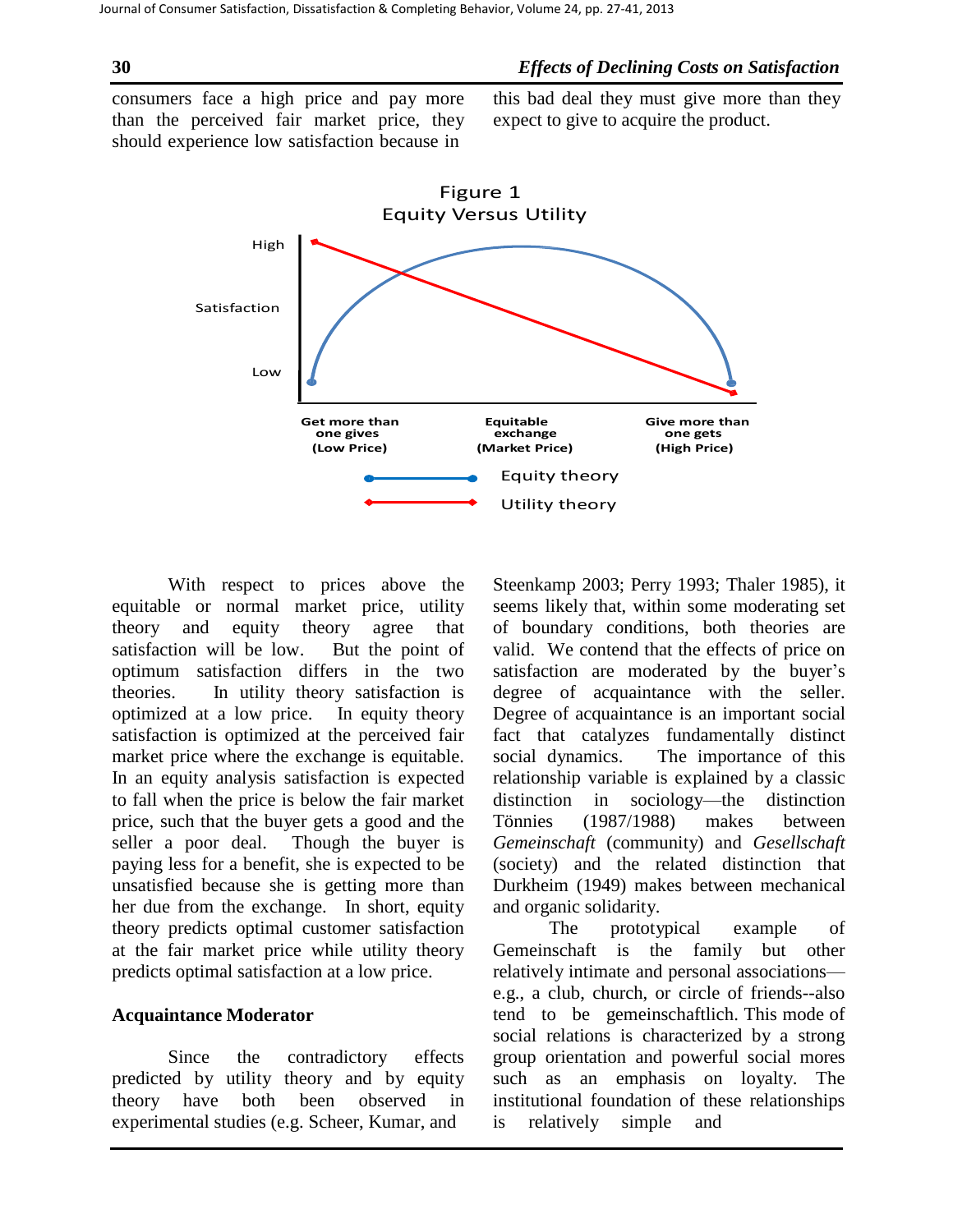informal, but high levels of social intimacy and mutual social investment are typical.

The prototypical example of Gesellschaft is the urban marketplace, and, in particular the impersonal transactions that occur when one deals with anonymous functionaries or exchange partners—e.g., in a large scale retail establishment or on the Internet. This mode of social relation is characterized by impersonality, individual self interest, and loose or non-existent social ties. The institutional foundations of gesellschaflich transactions are complex and formal. They include such things as contract law and the monetary system.

The web of social expectations and social acts is very different in a Gemeinschaft and a Gesellschaft. Expectations of special consideration and loyalty will generally be higher in gemeinschaftlich than in gesellschaflich relationships whereas expectations of efficiency and specialization will generally be higher in the Gesellschaft than in the Gemeinschaft. Degree of acquaintance and expected social solidarity is, by definition, higher in a Gemeinschaft than in a Gesellschaft. As indicated below, the hypothesis tested in this study was that equity effects would operate more powerfully in gemeinschaftlich transactions where the exchange partner is well known and that utility effects would operate more powerfully in gesellschaflich transactions where the exchange partner is not personally known.

A number of researchers have recognized the importance of degree of acquaintance. In a study rooted in equity theory, Lapidus and Pinkerton (1995) hypothesized that customers receiving high outcomes with low inputs would feel guilt. When the hypothesis was not supported, they speculated that "results might have been different, providing support for the guilt hypothesis, if the complaint scenarios had reflected an ongoing relationship between the buyer and seller" (p. 118), a conjecture supported by Bolfing and Foreman (1989). In another equity theoretical study, Arnold and

Spell (2006) found that positive inequity (getting more than one gives) had a negative effect on employee satisfaction in companies with an open culture but no effect in companies with a closed culture. An open (comparatively gemeinschaftlich) culture is one in which people feel welcome and at home whereas a closed (comparatively gesellschaflich) culture is one in which relationships are guarded and distant.

In another study, Steenhaut and Kenhove (2005) found that guilt feelings and opportunism varied with relationship commitment, guilt being higher and opportunism lower where exchange partners had a close relationship. Hoffman (2000) indicated that strong affective responses are more common in close, long-term relationships than in more distant and merely transactional relationships.

And focusing on an individual difference variable—interpersonal orientation— Swap and Rubin (1983) indicated that subjects high in interpersonal orientation were very sensitive to the equitableness of exchanges whereas those low in interpersonal orientation focused more narrowly on personal utility maximization. The distinction between a friend and a stranger that is used in this study is a kind of exogenous, structural manifestation of Swap and Rubin's endogenous interpersonal orientation, interpersonal orientation being definitionally high with a friend and low with a stranger. Our research hypothesis is that this structural, exogenous distinction between a friend with whom one is well acquainted and a stranger with whom one is unacquainted will likewise activate equity or utility focused responses.

> **H1**: Degree of acquaintance will moderate the effects of cost on satisfaction such that equity theory responses will predominate when acquaintance is high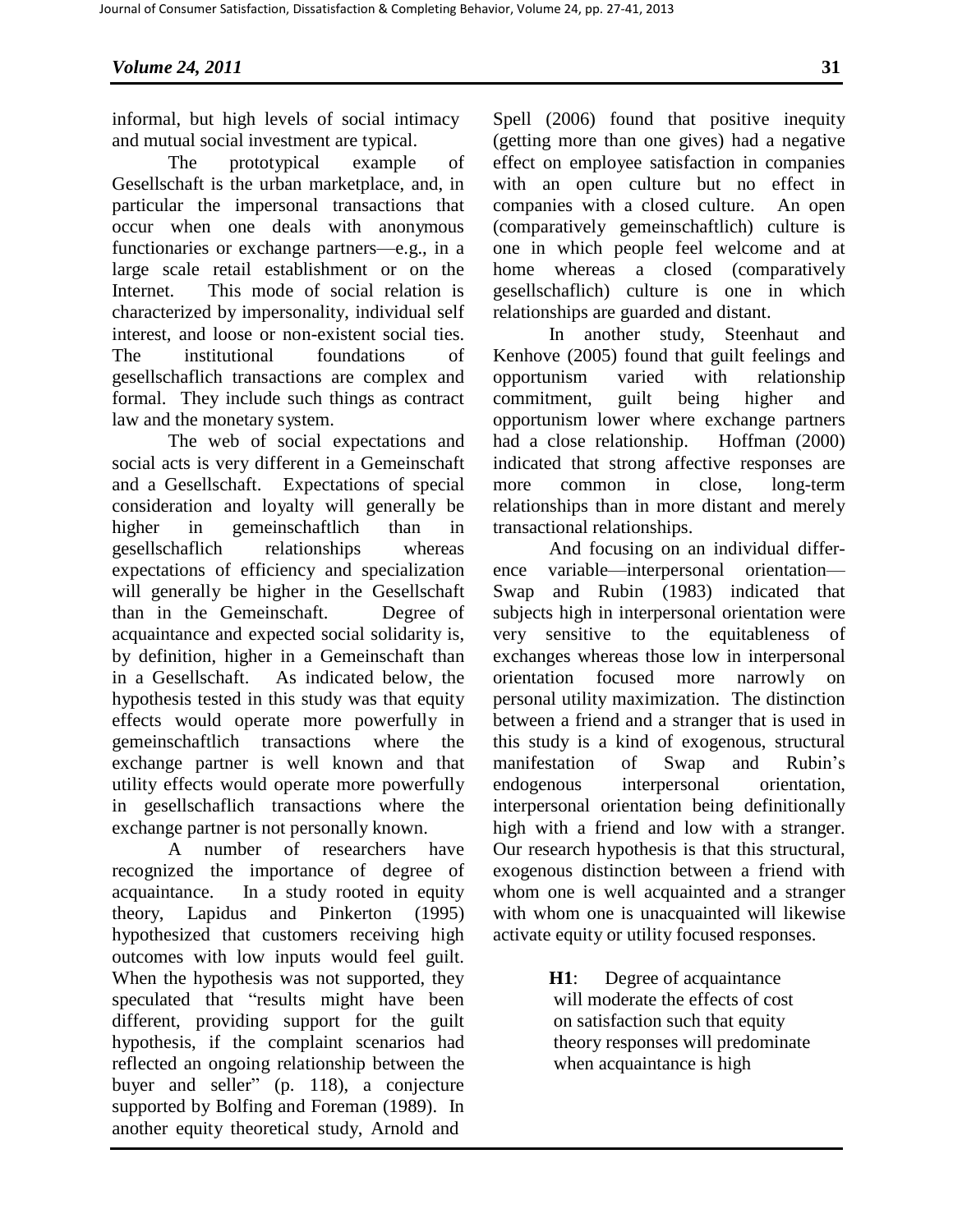### **METHOD**

The subjects were 160 undergraduate business majors, 42 percent male, 58 percent female, enrolled in classes in a major mid-Atlantic university in the United States. Subjects were given extra credit for participation and were randomly assigned to one of twelve treatment groups. After signing an informed consent, subjects responded to an HDTV purchase scenario that had a 2 (know/don't know store owner) x 3 (abnormally low/normal/excessive markup) x 2 (\$10/\$100 affect of customer rating on store profits) design.

Two dependent variables were described in the scenario, both being postpurchase responses on an influential website that could affect the future success of the store that sold the HDTV. The first dependent measure was designed to tap the perceived utility of the transaction. The second was designed to tap motivation to restore equity by rewarding or punishing the store owner. After reading the scenario and responding to the two dependent measures, subjects filled out scales that measured potential covariates—altruism (Goldberg 1999), Machiavellianism (Goldberg 1999), and equity sensitivity (King and Miles 1994). They were then asked to describe the purpose of the experiment, were thanked, and dismissed.

The scenario that manipulated acquaintance and equity ran as follows. A person goes to an electronics store to purchase a high definition television. The owner (who is a personal friend in the high acquaintance condition or who the customer does not know in the low acquaintance condition) shows the customer what the store has in stock and the customer picks out and purchases a model that meets her needs. Upon returning home, the consumer visits a website that specializes in HDTVs and discovers that retailers normally mark this television model up \$250 above their cost. In the abnormally low condition, she learns that her HDTV was sold

for \$250 below the retailer's costs (so the store lost \$250 on the deal or \$500 if normal markup is included and the buyer saved \$500). In the normal condition, her television was marked up the usual \$250. In the excessive markup condition, her HDTV was marked up \$750 (costing the buyer an extra \$500 and gaining for the retailer \$500 more than is normal).

Subjects were then told that the website where the consumer learned that \$250 is the normal markup allows consumers to rate retailers based on their satisfaction with them. Subjects were asked to rate the consumer's likely degree of satisfaction using three semantic differential scales anchored by Very Satisfied/Very Dissatisfied, Dislike Very Much/Like Very Much, and Excellent/Awful. (This 3-item satisfaction scale—the first of the two dependent measures--was unidimensional and reliable, with a Cronbach's alpha of  $.94$ .)

Subjects were then informed that while all website ratings of transactions have a small effect on future store sales, weighted ratings have a big effect. Ratings are weighted based on how large of a contribution the rater makes to maintaining the website. The larger the rater's contribution, the bigger the effect of her rating will be on future store sales. Research has shown, subjects were informed, that for each dollar the rater contributes, the rated store gains \$10/\$100 in profit (if the rater gave it a positive rating) and loses \$10/\$100 in profit (if the rater gave it a negative rating). Subjects are then asked how much they think the rater will spend to have her rating weighted more heavily so that it will more strongly influence store sales. The amount spent was the second dependent measure.

Like gender which normally does not have an accompanying manipulation check when manipulated in scenarios, all the independent variables in this study were objective and unambiguous. Chen, Chen, and Portnoy (2009) demonstrated that the friend/stranger manipulation is unambiguous, making a manipulation check redundant. The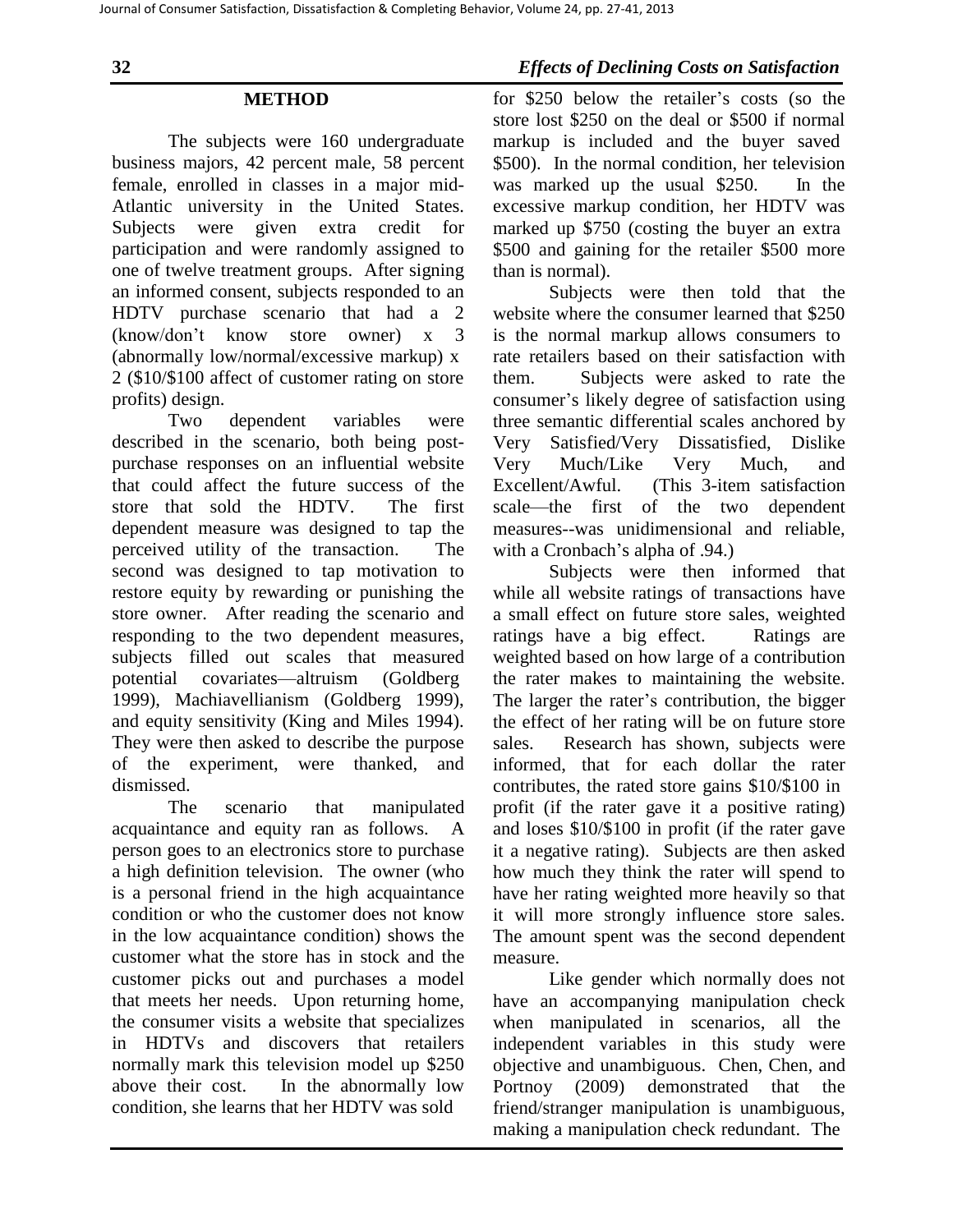# *Volume 24, 2011* **33**

low/normal/high markup and \$10/\$100 profit manipulations were also objective and unambiguous, so manipulation checks were judged to be unnecessary. And, since no subject guessed the purpose of the study, all were retained in the analysis of results.

### **RESULTS**

In statistical tests, gender and the \$10/\$100 variable were found to have no significant effect on the dependent variables. The altruism, Machiavellianism, and equity sensitivity covariates likewise had no significant effect, so all were dropped from the analysis. In the residual 2 (know/don't know store owner) x 3 (abnormally low/normal/excessive markup) design, cell sizes ranged from 24 to 28 subjects per cell.

#### **Utility Results**

The first three-item satisfaction scale was designed to tap the perceived utility of the transaction for the buyer. Subjects were expected to rate the store highly if they felt they had received a good deal (even if the inequity of the exchange made them feel uncomfortably indebted to the seller) because a negative rating for a store that had given the customer a good deal would only compound the inequity of the exchange. In giving it (if

they felt discomfort), buyers would further injure the generous sellers who had given them a good deal and, thus, further imbalance the ratios of benefits to cost for the two exchange partners. So buyers' only reasonable recourse was to rate the seller highly if they felt they had received a good deal. In other words, the response frame was designed to induce subjects to report the perceived utility of the purchase independent of any dissatisfaction they might have felt due to the positive inequity of the exchange.

We can stipulate—though the actual price paid was not reported--that all the HDTVs were sold at or below the consumer's reservation price for the product. This follows from the fact that the customer chose to make the purchase which she would not have done if the price exceeded her reservation price. And not specifying the price paid minimizes the potential for confounding price/quality effects. Subjects merely know that the customer either paid the normal price for the TV or paid \$500 less or \$500 more than is normal. In other words, using the terminology of mental accounting (Thaler 1985), the website revealed either that customers had received zero transaction value or revealed that they had received \$500 of positive or \$500 of negative transaction value.

# **TABLE 1 Effect of Markup and Acquaintance** on Satisfaction

|                        | Friend           | <b>Stranger</b> |  |
|------------------------|------------------|-----------------|--|
| S500 Less than Normal  | 6.54 (0.18)      | $6.47$ $(.18)$  |  |
| Normal Price           | $ 3.74 \t(.18) $ | $3.56$ (.20)    |  |
| \$500 More than Normal | $2.33$ $(.18)$   | $2.31$ (.18)    |  |

Mean (SD) for 1 Dissatisfied / 7 Satisfied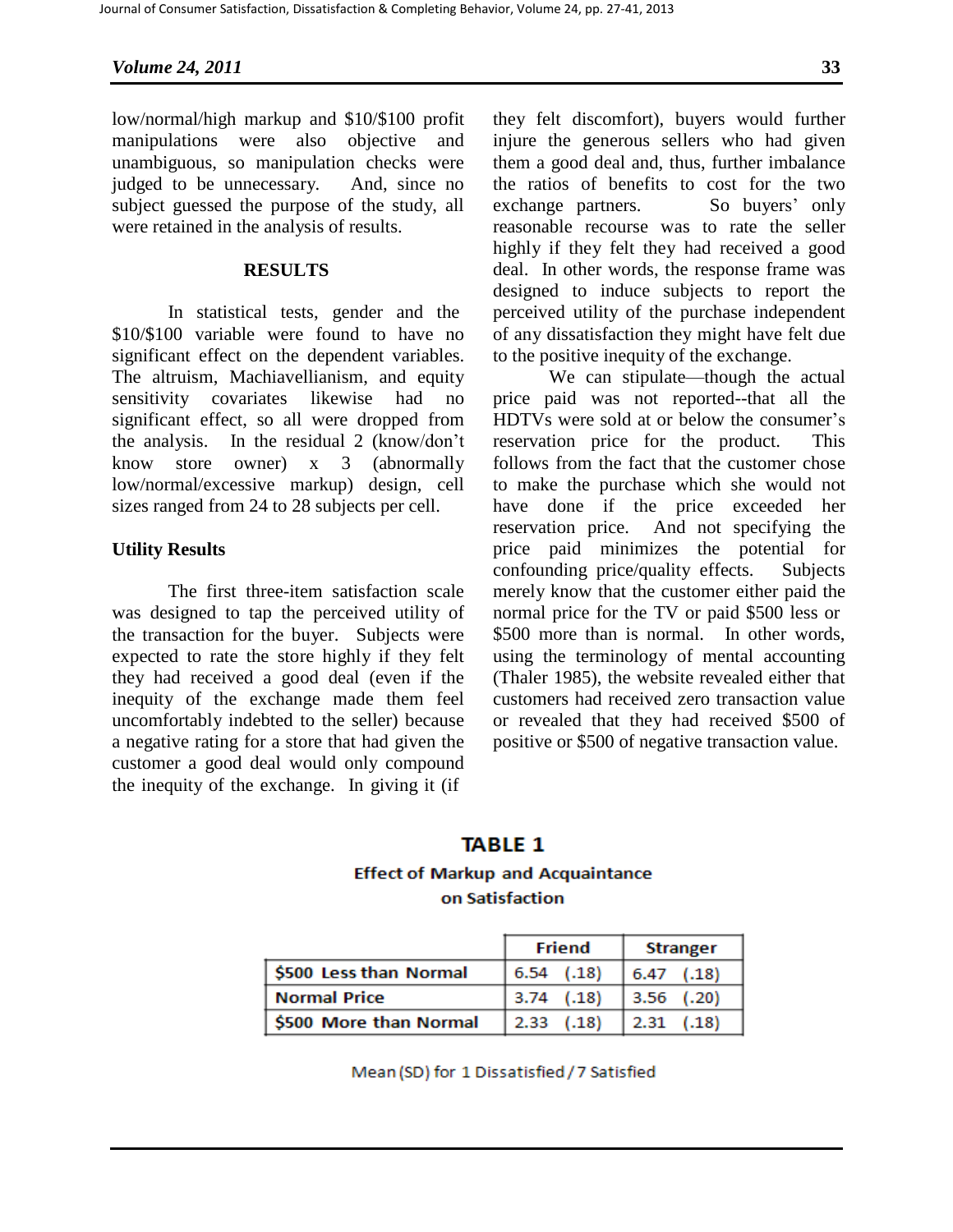# **34** *Effects of Declining Costs on Satisfaction*

The responses of the subjects to this dependent variable were consistent with utility theory. Means (and standard deviations) are reported in Table 1 and graphed in Figure 2. As utility theory predicts, satisfaction was inversely related to markup and price, being highest where they were lowest, lowest where they were highest. In a two – way ANOVA with markup and friend/stranger as independent variables and satisfaction as the dependent variable, the main effect for markup was significant (F (2,

156) = 2907.9,  $p < .000$ ). This result suggests that demand will be highest when a low price produces a large consumer surplus and, thus, would seem to validate the economists' Law of Demand. This utility result is unaffected by degree of acquaintance. In the two-way ANOVA, the friend/stranger variable has no effect on satisfaction (F  $(1, 156) = .333$ , p < .565).



While these results are consistent with economic utility theory, there is an asymmetric deviation in the degree of satisfaction as consumers pay \$500 less than is normal versus \$500 more than is normal. The deviation from the normal price response is greater when the retailer sells the product at a loss than when the retailer overcharges. This effect is consistent with the expectancy/disconfirmation model (Oliver

1997), provided that consumers have asymmetrical expectations about the probability of retailers selling products below cost (perceived to be less likely) versus with excessive markup (perceived to be more likely). Given this asymmetrical expectation, the discrepancy between what is expected and what occurs would be larger in the below cost condition than in the excessive markup condition. This larger discrepancy and more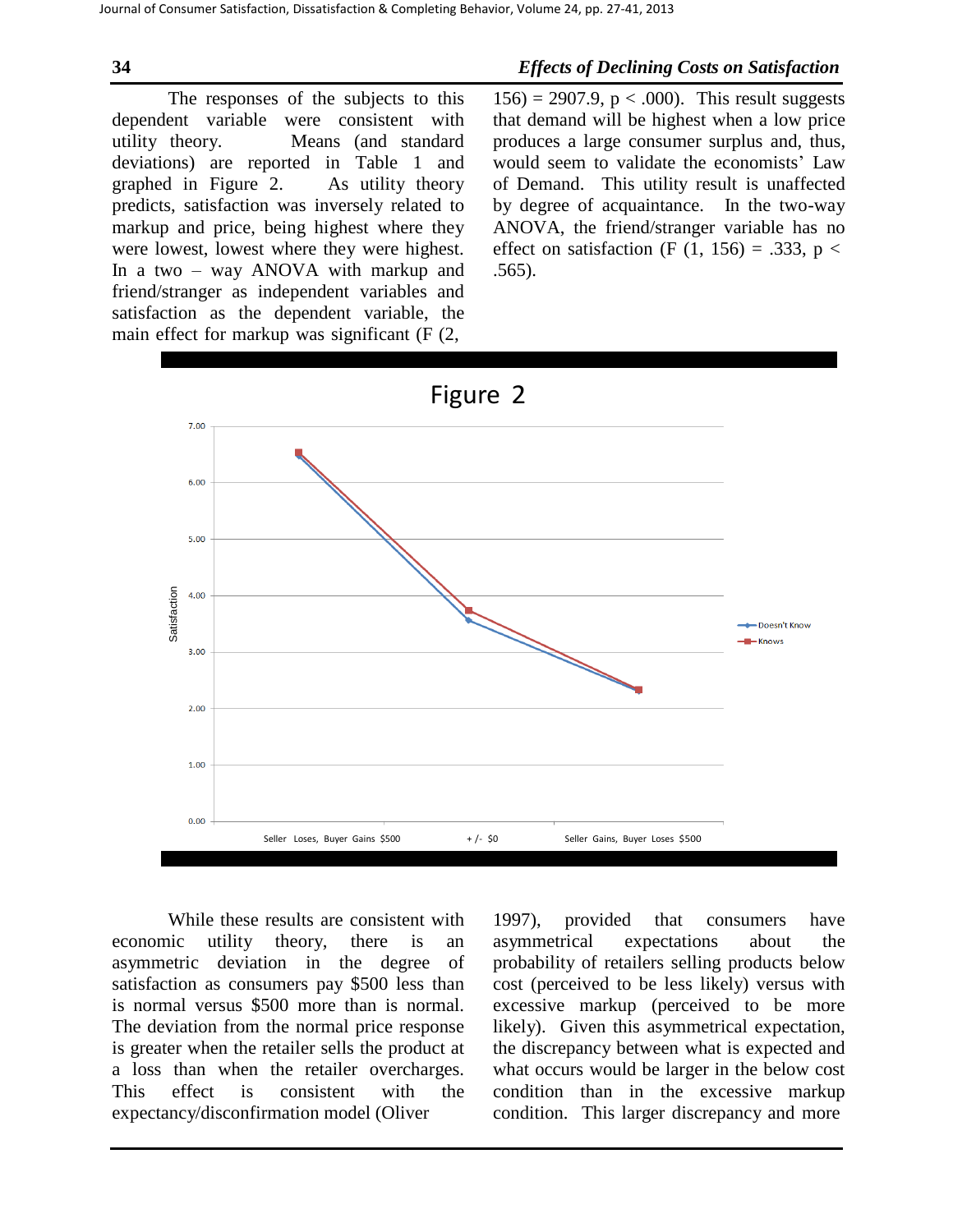substantial disconfirmation may yield larger differences in the degree of satisfaction between the normal price and \$500 below normal than between the normal price and \$500 above the norm.

The presence of an asymmetric, nonlinear expectancy/disconfirmation effect was tested by a regression model using markup squared as the independent variable and satisfaction as the dependent variable. In

this test, the curvilinear squared predictor was significant (Markup<sup>2</sup> t = 22.865, p < .000; R<sup>2</sup> = .77). This asymmetry is consistent with the expectancy/disconfirmation model (Oliver, 1997) if consumers are pessimistic about their exchange partners and thus more surprised by generosity (selling at a loss) than by greed (excessive markups).

# **TABLE 2**

# Effect of Markup Squared on Satisfaction

|                       | Beta  Std. Error   t - value   p - value   R <sup>2</sup> |        |       |  |
|-----------------------|-----------------------------------------------------------|--------|-------|--|
| Markup Squared   .527 | .023                                                      | 22.865 | .000. |  |

# **Equity Results**

Our measure of how much consumers would be willing to spend to increase the effects of their rating on store sales was designed to tap equity responses. Since the consumer already has the TV, any money spent must be counted as an additional loss from a utility point of view. Indeed, in a purely material analysis of economic utility, it

would constitute a voluntary increase in the cost of the TV and would be inconsistent with the preference demonstrated in Figure 1 for purchases that have a lower cost. Additional expenditures that affect the exchange partner's outcomes would, of course, be consistent with equity theory. Responses to this item are shown in Table 3 and are graphed in Figure 2.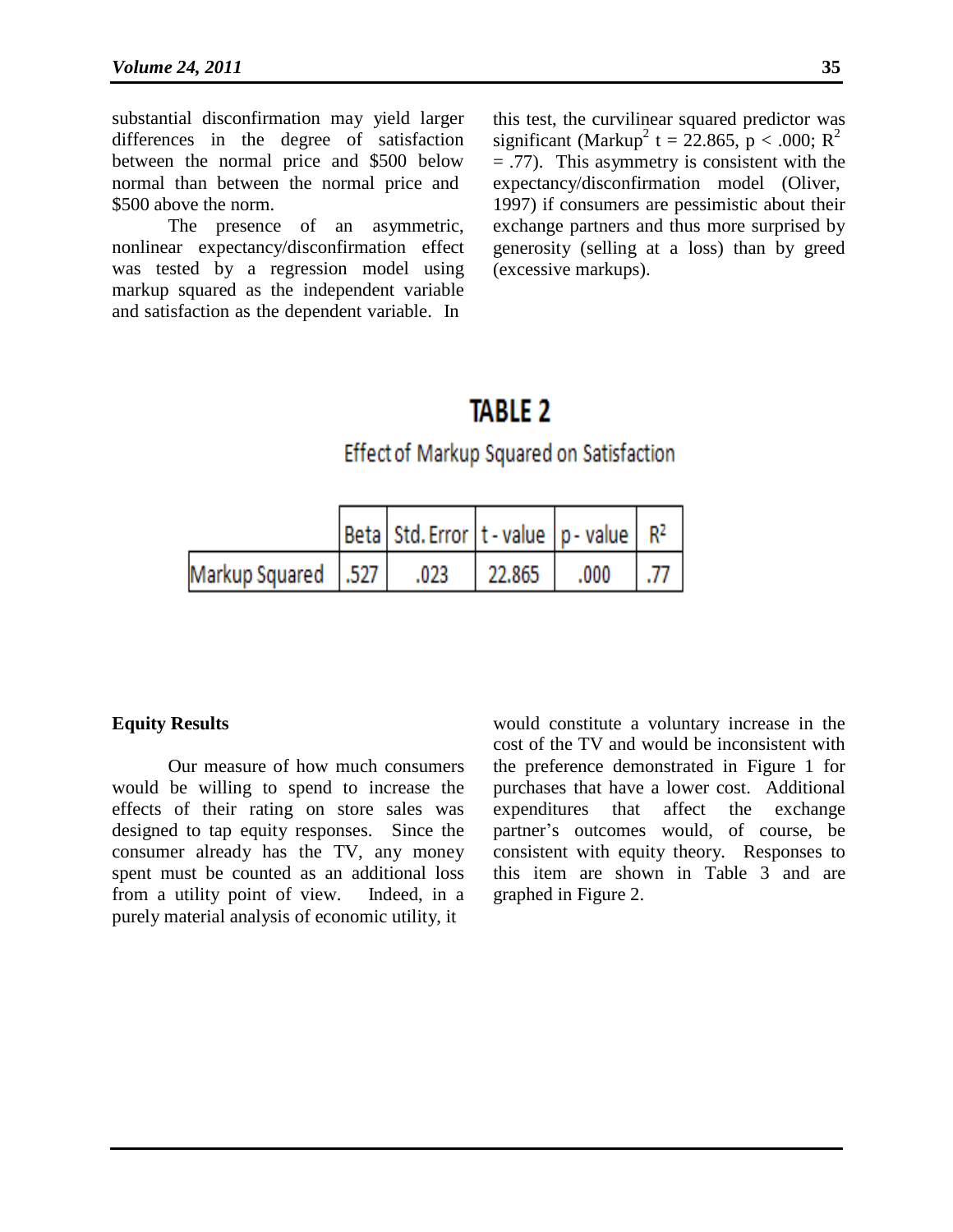# TABLE<sub>3</sub>

|                         | Friend         | Stranger      |
|-------------------------|----------------|---------------|
| Sold at Loss            | \$70.79(8.14)] | \$42.44(8.14) |
| <b>Normal Markup</b>    | \$22.32(8.00)  | \$21.44(8.64) |
| <b>Excessive Markup</b> | \$53.35(8.30)  | \$26.29(8.00) |

# Effect of Know/Don't Know and Markup on Spending

As equity theory predicts, subjects proved most willing to spend their money to affect the sales of their exchange partner when they received an unusually good or unusually bad deal. In a linear contrast that tested the effects of normal markup against the two forms of abnormal markup (\$500 above and below the norm), the mean spending difference was significant  $(t(157)) =$  $-3.55$ ,  $p < .001$ ). Clearly, consumers are willing to spend more to restore equity when they receive a better or worse than normal

deal rather than a normal and, presumably, equitable deal. Thus, those who received a \$500 discount and rated the store positively (6.54 or 6.47, Table 1) increase the effect of their positive word-of-mouth and those who were overcharged by \$500 and rated the store negatively (2.33 or 2.31) increase the effect of their negative word-of-mouth by spending larger amounts than normal to reward or punish the store that had benefitted or harmed them.

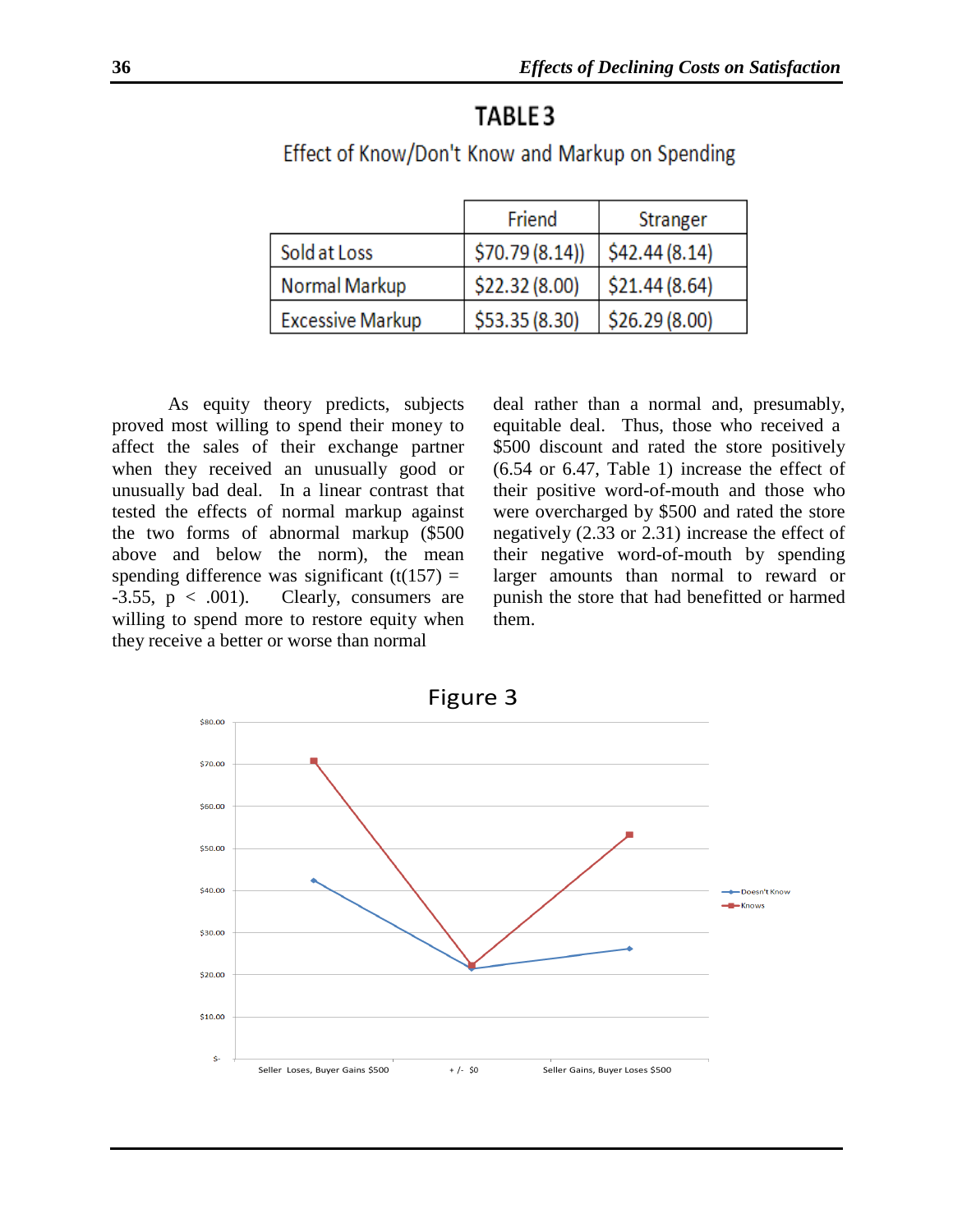However, as hypothesized, equity responses are moderated by the consumers' degree of acquaintance with their exchange partners. The linear contrast of normal markup versus abnormal (\$500 above and below the norm) is significant when the consumer knows the store owner  $(t(78))$  = 3.50,  $p < .001$ ) but is not significant when the consumer does not know the store owner  $(t(76) = 1.52, p < .134)$ . To be sure, the pattern of the means is consistent with an equity theory response even in the gesellschaflich low acquaintance condition. However, the response is much stronger and is statistically significant only in the gemeinschaftlich high acquaintance condition. It is evident that degree of acquaintance does moderate equity responses and that H1 is, thus, supported.

It is also evident that there is a baseline willingness to provide feedback on performance that is not consistent with pure materialistic utility maximization that focuses on cost minimization. Even in the normal markup condition where there is no positive or negative inequity and no incentive to rebalance accounts by rewarding or punishing the exchange partner, contributions to the website differ significantly from zero. A one  $-$  sample t – test using the normal markup responses only and 0 as the test value shows that consumers are inclined to provide a measure of performance feedback regardless of the equity condition  $(M = 21.91, t(51) =$ 4.980,  $p < .000$ ). So even in the least evocative conditions, a degree of social response will occur. It is evident that human beings are fundamentally and robustly social. Exhibiting pro-social behavior, they tend to altruistically expend resources to provide valuable post hoc feedback to fellow consumers.

# **DISCUSSION**

The simultaneous existence of equity and utility theoretical responses is, perhaps,

unsurprising in a social species that has historically been obliged both to leverage the power of groups and to optimize its use of scarce natural resources in order to survive. For such a species, both equity sensitivity (which enhances survivability in the social domain) and ability to maximize the efficient use of natural resources (which enhances survivability in the material domain) are adaptive.

Equity sensitivity is adaptive because it preserves necessary group cohesion, giving all members of the clan a stake in maintaining the group membership that improves each individual's probability of surviving (Glasse 1959). Where group membership is necessary for survival, discomfort with positive inequity may protect one from resentments and jealousies that could provoke violence or result in expulsion from the group, either of which would endanger the continued existence of the person who got a temporary advantage from receiving from the group more than he or she contributes to it. But the ability to maximize utility is also adaptive because it ensures that scarce resources will be devoted to their most survival-relevant use rather than being squandered on some less important use that does not enhance individual or group survival (High 1994).

The degree of acquaintance moderator may function as it does because some relationships are more inherently social than others. On the continuum that ranges from the most intensively gemeinschaftlich of relationships (e.g., the family) to the most gesellschaflich of relationships (e.g., one-time online transactional exchanges with distant foreigners), the relationship may become progressively less akin to that between a person and his clan or tribe and more akin to an impersonal, purely utilitarian interaction with the natural world. It is, thus, unsurprising that the impulse to expend resources to balance what is given and what is received in exchanges diminishes as the relationship becomes more distant. In effect, the social dimension of exchanges gradually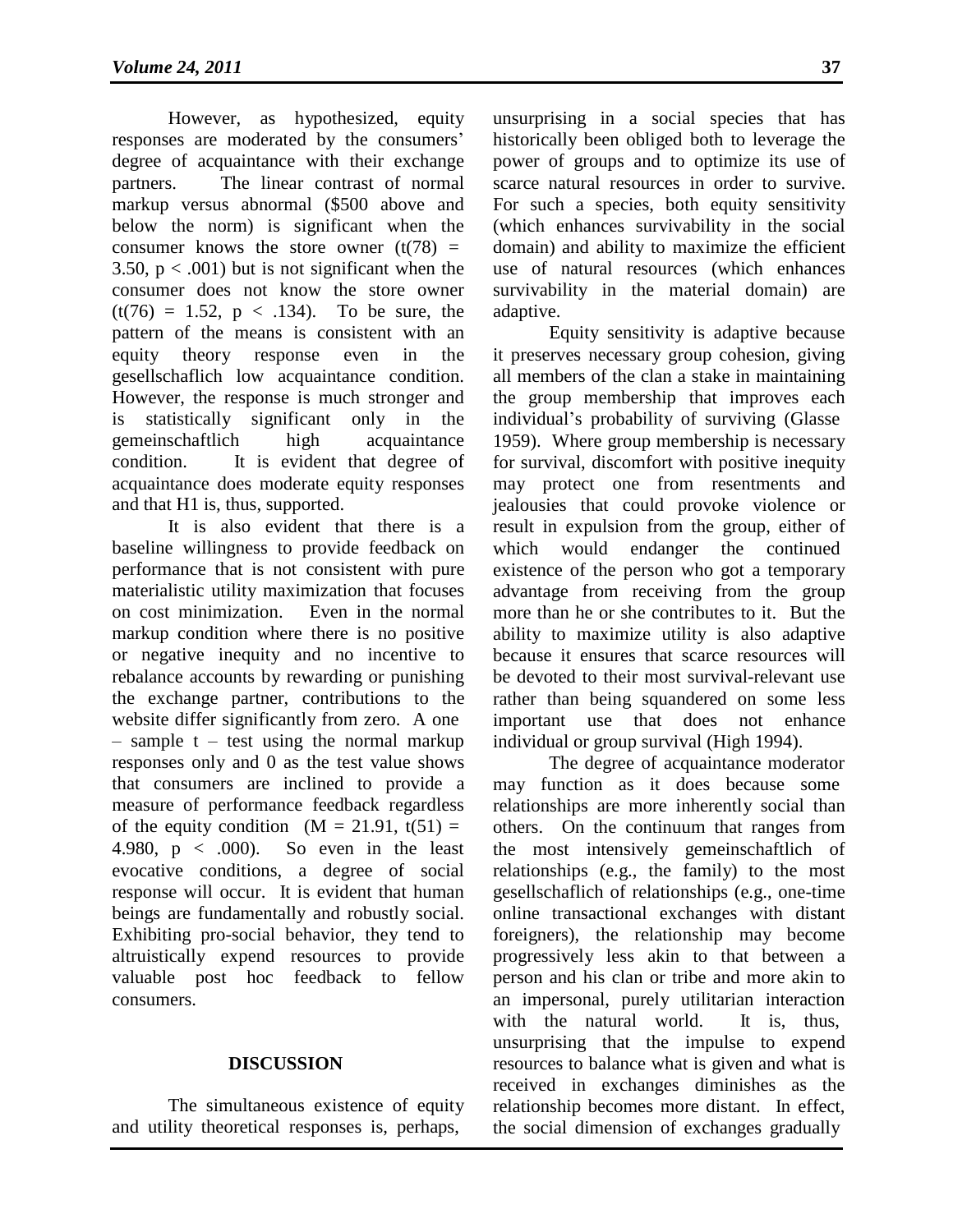diminishes as exchanges become more gesellschaflich, making utility maximization a more predominant consideration in exchanges between distant strangers than it is in ongoing exchanges with family or friends.

But while a diminishing degree of acquaintance attenuates the power of the social response, there remains a residual echo of the gemeinschaftlich pattern in our interactions with strangers (i.e., while it is flatter, the Does Not Know Store Owner line in Figure 2 has the same basic U shape as the Knows Store Owner line). And as the  $t - test$ against a 0 mean indicates, even in the most equitable exchange condition, people voluntarily expend resources to provide social feedback although it reduces their material gain.

Turning to the practical implications of these findings, they provide a theoretical foundation for understanding how motivational and economic dynamics differ for relational versus transactional exchanges. In transactional exchanges (Houston and Gassenheimer 1987; Webster 1992), the kind of price minimization posited by utility theory may be the driving goal of the buyer since the mix of costs and benefits to buyer and seller will be unlikely to affect the possibility of entering into future exchanges. This dynamic is likely to predominate in spot markets and other venues where products are commoditized and where personal acquaintance with exchange partners is limited or nil, e.g., in the market for fast moving consumer goods (Rao and Perry 2002).

Relational exchanges are more complicated. While it is widely believed that sellers benefit when customers feel personally connected to a company or its brand (Mogilner and Aaker 2009), this study suggests that these feelings of intimacy may be a double-edged sword. The more connected consumers feel, the more motivated they may be to promote the prosperity of the company when they feel they have received an outsized benefit, but consumers who feel a personal connection

may, likewise, be more motivated to seek to damage the firm or brand when they feel they have received less than their due in a transaction. Thus, as the perceived relationship between a business and its customers becomes more intimate, both the opportunities and the risks the business faces will increase. It will, thus, be important to develop improved mechanisms for measuring perceived exchange inequity as the intimacy of firms and their customers increase.

While this study explored the effects of acquaintance and equity in a business to consumer context, a domain in which database and internet marketing are facilitating an increase in relationship marketing (DeTienne and Thompson 1996), the findings are likely to be equally or more applicable in business to business contexts. Personal relationships generally play a bigger role in business to business transactions than they do in business to consumer transactions since the higher value of products sold better supports the higher cost of personal sales calls and the maintenance of an ongoing personal relationship between seller and buyer. Future research might further explore the applicability of these findings in business to business markets.

# **LIMITATIONS**

We conclude by noting a limitation of our study. Kahneman (2000) has identified potential problems that arise from focusing on decision utility as we do in this paper rather than on expected utility. While we do not believe those concerns substantially affect our conclusions, readers will benefit from perusing his discussion of the potential problem.

# **REFERENCES**

Adams, J. Stacy (1965), "Inequity in Social Exchange," in L. Berkowitz (Ed.), *Advances in Experimental Social Psychology*, Vol. 2, 267 – 299, New York: Academic Press.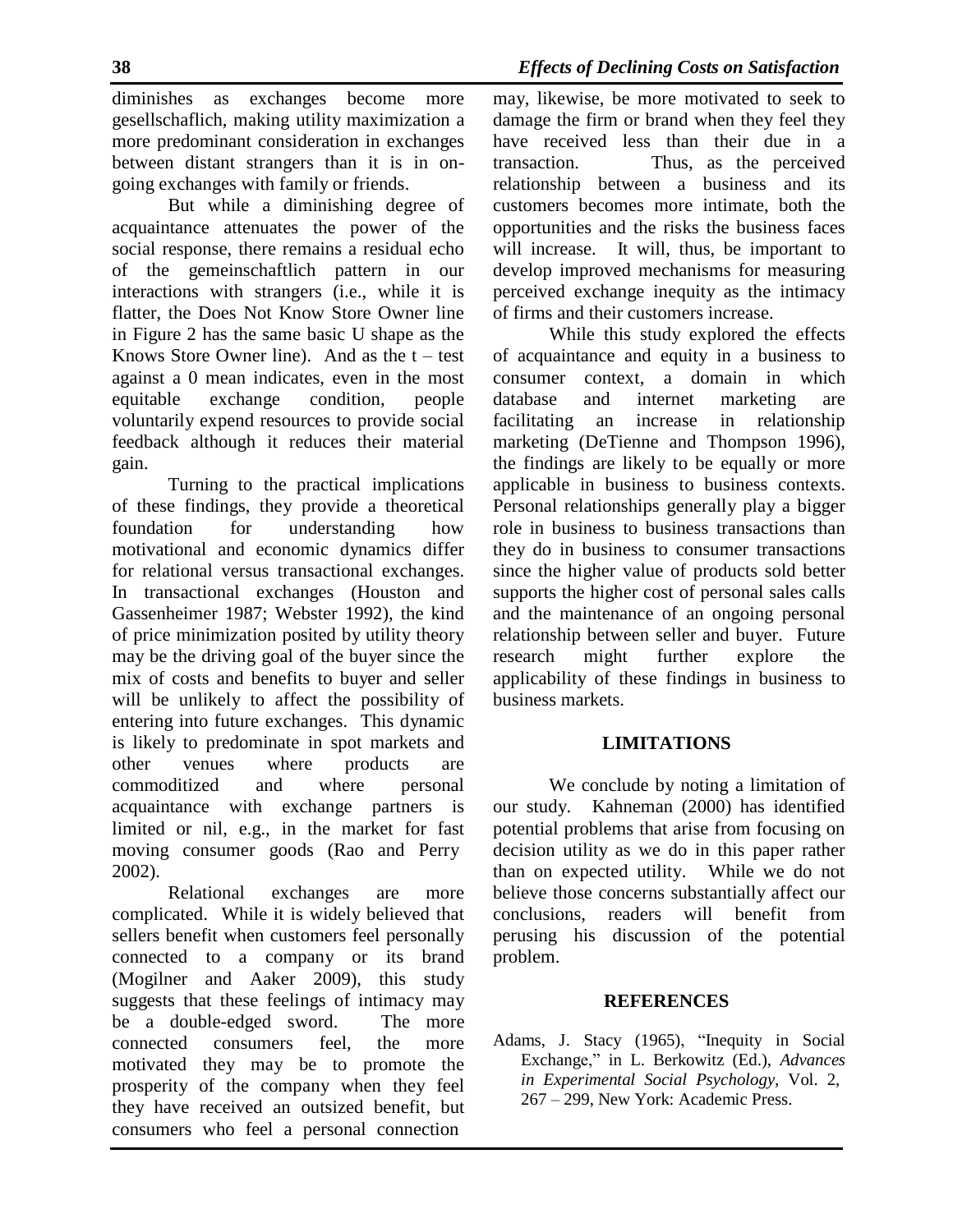- ------ (1965), "Inequity in Social Exchange," in *Advances in Experimental Social Psychology, Vol. 2*, ed. Leonard Berkowitz, New York: Academic Press, 267 – 299.
- ------ and Sara Freedman (1976), "Equity Theory Revisited: Comments and Annotated Bibliography," in *Advances in Experimental Social Psychology, Vol. 9*, eds. Leonard Berkowitz and Elaine Walster, New York: Academic Press, 43 – 90.
- Amaldoss, Wilfred. and Sanjay Jain (2005), "Pricing of Conspicuous Goods: A Competitive Analysis of Social Effects," *Journal of Marketing Research*, 42, 30-42.
- Arnold, Todd and Chester S. Spell (2006), "The Relationship Between Justice and Benefits Satisfaction," *Journal of Business and Psychology*, 20 (4), 599 – 620.
- Bolfing, Claire P. and Andrew M. Forman (1989), "Guilt as an Antecedent to the Consumer Evaluation Process in the Services Context," *J. of Consumer Satisfaction, Dissatisfaction and Complaining Behavior*, 2, 55 – 62.
- Boote, Jonathan (1998), "Towards a Comprehensive Taxonomy and Model of Consumer Complaining Behavior," *Journal of Consumer Satisfaction/Dissatisfaction and Complaining Behavior*, 11, 140 – 151.
- Bradley, Michael E. (1989), "John Stuart Mill's Demand Curves," *History of Political Economy*, 21 (1), 43 – 56.
- Chen, Ya-Ru, Xiao-Ping Chen, Rebecca Portnoy (2009), "To Whom Do Positive Norman and Negative Norm of Reciprocity Apply? Effects of Inequitable Offer, Relationship, and Relational-Self Orientation," *Journal of Experimental Social Psychology*, 45, 24 – 34.
- Dittrich, John E. and Michael R. Carrell (1979), "Organizational Equity Perceptions, Employee Job Satisfaction, and Departmental Absence and Turnover Rates," *Org Behavior and Human Performance*, 24, 29 – 40.
- DeTienne, Kristen Bell and Jeffrey A. Thompson (1996), "Database Marketing and Organizational Learning Theory: Toward a Research Agenda," *Journal of Consumer Marketing*, 13 (5), 12 – 34.
- Dodds, William B., Kent B. Monroe, and Dhruv Grewal (1991), "Effects of Price, Brand, and Store Information on Buyers' Product Evaluations," *Journal of Marketing Research* 28 (August), 307 -19.
- Durkheim, Émile. (1949), *The Division of Labour in Society*, Trans. by George Simpson, Free Press, Glencoe, IL.
- Ekelund, Robert B. and Robert F. Hébert (2002), "The Origins of Neoclassical Microeconomics," *Journal of Economic Perspectives*, 16 (3), 197 – 215.
- Erickson, Gary M. and Johny K. Johansson (1985), "The Role of Price in Multi-Attribute Product Evaluations," *Journal of Consumer Research*, 12 (September), 195 – 9.
- Glasse, Robert M. (1959), "Revenge and Redress Among the Huli: A Preliminary Account," Mankind: *Official J. of the Anthropological Societies of Australia*, 5 (7), 273 – 289.
- Greenberg, Jerald (1990), "Employee Theft as a Reaction to Underpayment Inequity: The Hidden Cost of Pay Cuts," *Journal of Applied Psychology*, 75 (5), 561 – 68.
- Goldberg, Lewis. R. (1999). "A Broad-bandwidth, Public Domain, Personality Inventory Measuring the Lower-level Facets of Several Five-factor Models," in Ivan Mervielde, Ian J. Deary, Filip De Fruyt, & Fritz Ostendorf (Eds.), *Personality Psychology in Europe*, Vol. 7. Tilburg, The Netherlands: Tilburg University Press, 7 - 28.
- High, Jack (1994), "The Austrian Theory of Price," in Peter J. Boettke (ed.), *The Elgar Companion to Austrian Economics*, Aldershot Hants, England: Edward Elgar Publishing Limited,  $151 - 155$ .
- Hoffman, Martin L. (2000), *Empathy and Moral Development: Implications for Caring and Justice*, Cambridge University Press.
- Homburg, Christian, Wayne D. Hoyer, Ruth Maria Stock (2007), How to Get Lost Customers Back?" *Journal of the Academy of Marketing Science*, 35, 461 – 474.
- Houston, Franklin S. and Julie B. Gassenheimer (1987), "Marketing and Exchange," *Journal of Marketing*, 41 (4), 3 – 18.
- Jevons, William Stanley (1871), *The Theory of Political Economy*, Macmillan, London.
- Kahneman, Daniel (2000), "New Challenges to the Rationality Assumption," in *Choices, Values, and Frames*, Daniel Kahneman and Amos Tversky (Eds.), Cambridge University Press, 758 – 820.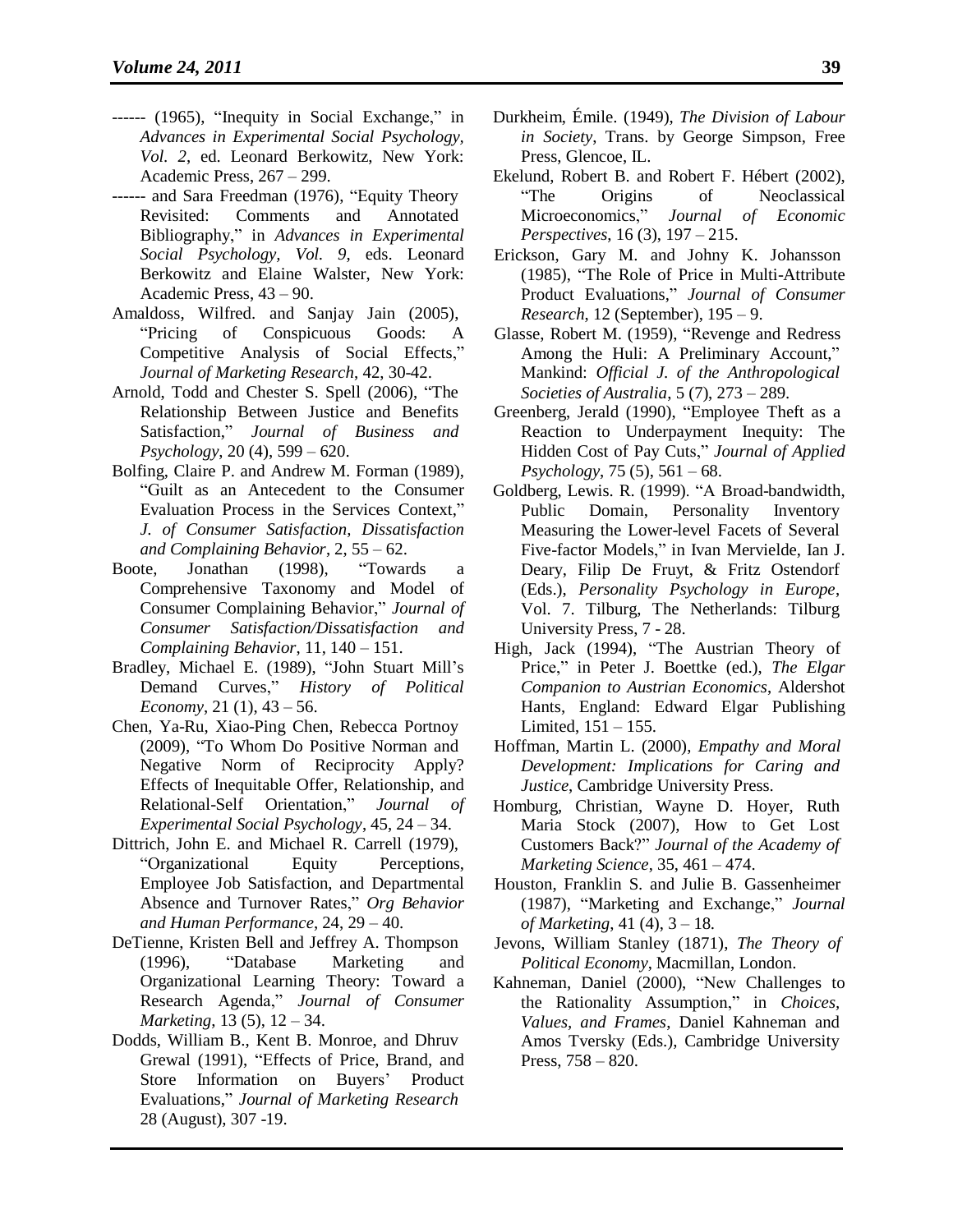- ------, Peter P. Wakker, and Rakesh Sarin (1997), "Back to Bentham? Explorations of Experienced Utility," *Quarterly Journal of Economics* 112 (2), 325 – 405.
- King, Wesley C. and Edward W. Miles (1994), "The Measurement of Equity Sensitivity," *Journal of Occupational and Organizational Psychology*, 67, 133 – 142.
- Lapidus, Richard S. and Lori Pinkerton (1995), "Customer Complaint Situations: An Equity Theory Perspective," *Psychology and Marketing*, 12, 105-122.
- Lévy-Garboua, Louis and Claude Montmarquette (2007), "A Theory of Satisfaction and Utility with Empirical and Experimental Evidences," retrieved from <http://www.gate.cnrs.fr/afse> jee/Papiers/37.pdf on 9-25-10.
- Lichtenstein, Donald R., Nancy M. Ridgeway, and Richard G. Netemeyer (1993), "Price Perceptions and Consumer Shopping Behavior: A Field Study," *Journal of Marketing Research*, 30 (May), 234 – 45.
- Lowengart, O (2002), "Reference Price Conceptualizations: An Integrative Framework Analysis," *Journal of Marketing Management* 18 (1 – 2), 145 – 171.
- Maxham III, James G. and Richard G. Netemeyer (2003), "Firms Reap What They Sow: The Effects of Share Values and Perceived Organizational Justice on Customers' Evaluations of Complaint Handling," *Journal of Marketing*, 67 (January), 46 – 62.
- Menger, Carl (1871), *Principles of Economics*, Trans. and ed. J. Dingwall and B. F. Hoselitz, Free Press, Glencoe, IL.
- Mogilner, Cassie and Jennifer Aaker (2009), "The Time vs. Money Effect': Shifting Product Attitudes and Decisions Through Personal Connection," *Journal of Consumer Research*, 36, 277-291.
- Monroe, Kent B. (1990), *Pricing: Making Profitable Decisions*, 2 Edition, Prentice Hall, Englewood Cliffs, NJ.
- ---- and M. Venkatesan (1969), "The Concept of Price Limits and Psychological Measurement: A Laboratory Experiment," in *Marketing Involvement in Society and the Economy*, ed. Phillip P. McDonald, Chicago: American Marketing Association, 345 – 351.
- Oliver, Richard L. (1997), *Satisfaction: A Behavioral Perspective on the Consumer*, McGraw-Hill, New York, NY.
- Perry, Linda S. (1993), "Effects of Inequity on Job Satisfaction and Self-Evaluation in a National Sample of African-American Workers," *The Journal of Social Psychology*,  $133 (4)$ ,  $565 - 573$ .
- Rao, Sally and Chad Perry (2002), "Thinking about Relationship Marketing: Where are We Now?" *Journal of Business & Industrial Marketing*, 17 (7), 598 – 614.
- Scheer, Lisa K., Nirmalya Kumar, and Jan-Benedict E. M. Steenkamp (2003), "Reactions to Perceived Inequity in U.S. and Dutch Interorganizational Relationships," *Academy of Management Journal*, 46 (3), 303 – 316.
- Sherif, Muzafer and Carl I. Hovland (1961), *Social Judgment: Assimilation and Contrast Effects in Communication and Attitude Change*, Yale University Press, New Haven, CT.
- Steenhaut, Sarah and Patrick Van Kenhove (2005), "Relationship Commitment and Ethical Consumer Behavior in a Retail Setting: The Case of Receiving Too Much Change at the Checkout," *Journal of Business Ethics*, 56, 335 – 353.
- Swap, Walter C. and Jeffrey Z. Rubin (1983), "Measurement of Interpersonal Orientation," *Journal of Personality and Social Psychology*,  $44$  (1),  $208 - 219$ .
- Taris, Toon W., Raija Kalimo, and Wilmar B. Schaufeli (2002), "Inequity at Work: Its Measurement and Association with Worker Health," *Work & Stress*, 16 (4), 287 – 301.
- Thaler, Richard (1985), "Mental Accounting and Consumer Choice," *Marketing Science*, 4 (3),  $199 - 214.$
- Tönnies, Ferdinand (1988), *Community and Society*, Trans. by Charles P. Loomis, Transaction Books, New Brunswick, NJ.
- Vargo, Steven L. and Robert F. Lusch (2004), "Evolving to a New Dominant Logic for Marketing," *Journal of Marketing*, 68, 1 – 17.
- Van Raaij, Fred and Ad T. H. Pruyn (1999), "Customer Control and Evaluation of Service Validity and Reliability," *Psychology and Marketing*, 15, 811-832.
- Wagenheim, Florian v. and Tomás Bayón (2007), "Behavioral Consequences of Overbooking Service Capacity," *Journal of Marketing*, 71 (October) 36 - 47.